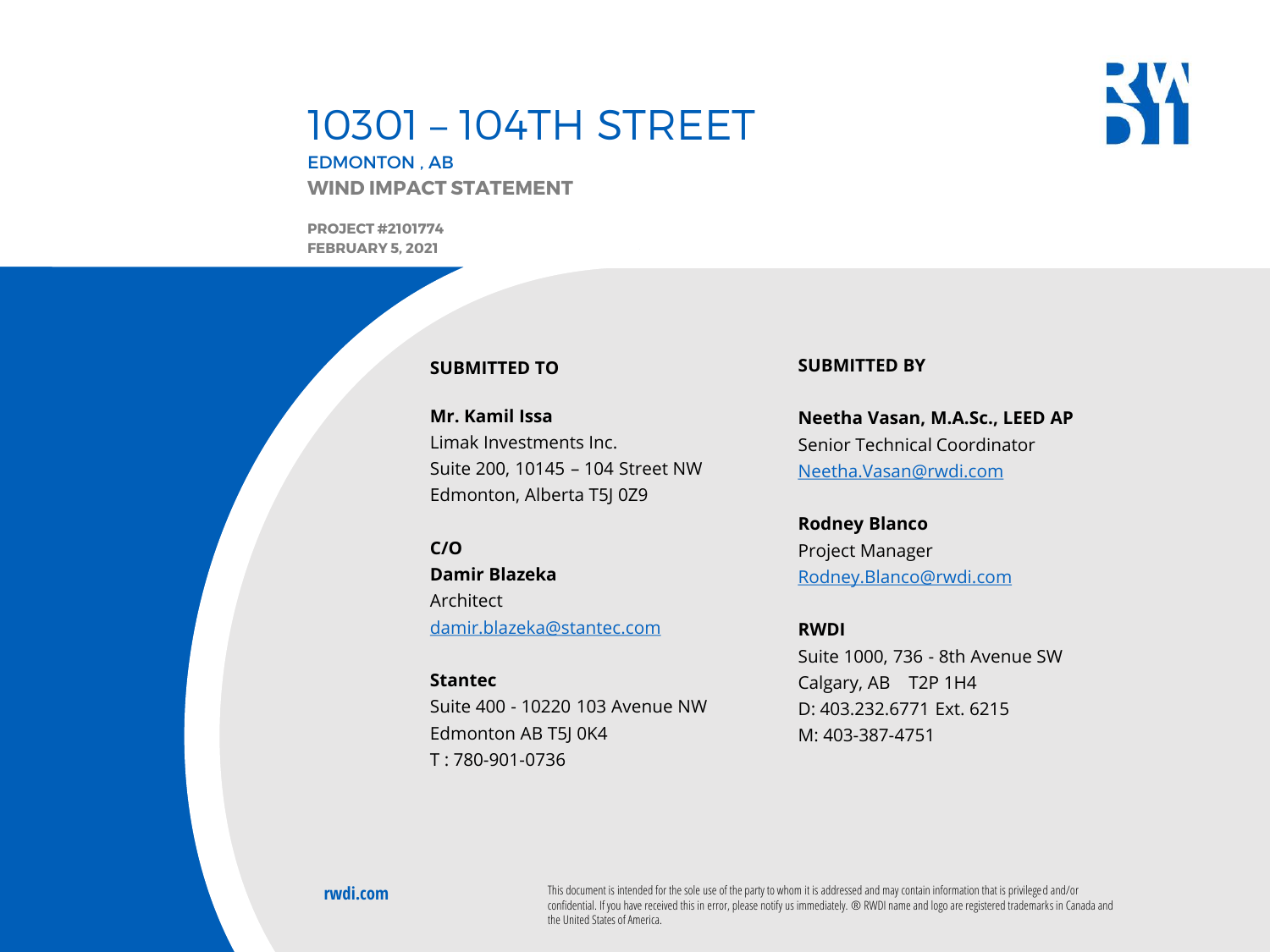## 1. INTRODUCTION



RWDI was retained by Stantec to prepare a Wind Impact Statement for the proposed Project at 10301 - 104<sup>th</sup> Street in Edmonton, AB, as required by the City of Edmonton Zoning Bylaw 12800 Section 860.5 (8b) for the Development Permit application for the project.

The project site, located at the intersection of 104 St and 103 Ave one block south of Rogers Place, is currently occupied by a low-rise building (see Image 1). The Edmonton Ice District development, which includes several blocks currently under construction, is to the east and northeast of the site and the downtown core is to the southeast. Surroundings primarily comprise low-rise buildings in the northerly directions, a mix of low-rise and mid-rises to the west and mainly high-rises to the southeast and south.

The project is a 40-storey residential building with the potential to be increased up to 50 storeys (160m). Three levels of commercial/retail spaces and underground parking are proposed. Key areas of interest for this study include the main entrance proposed on 104 St and public sidewalks on both 103 Ave and 104 St. The site plan and elevations received from Stantec are shown in Image 2.

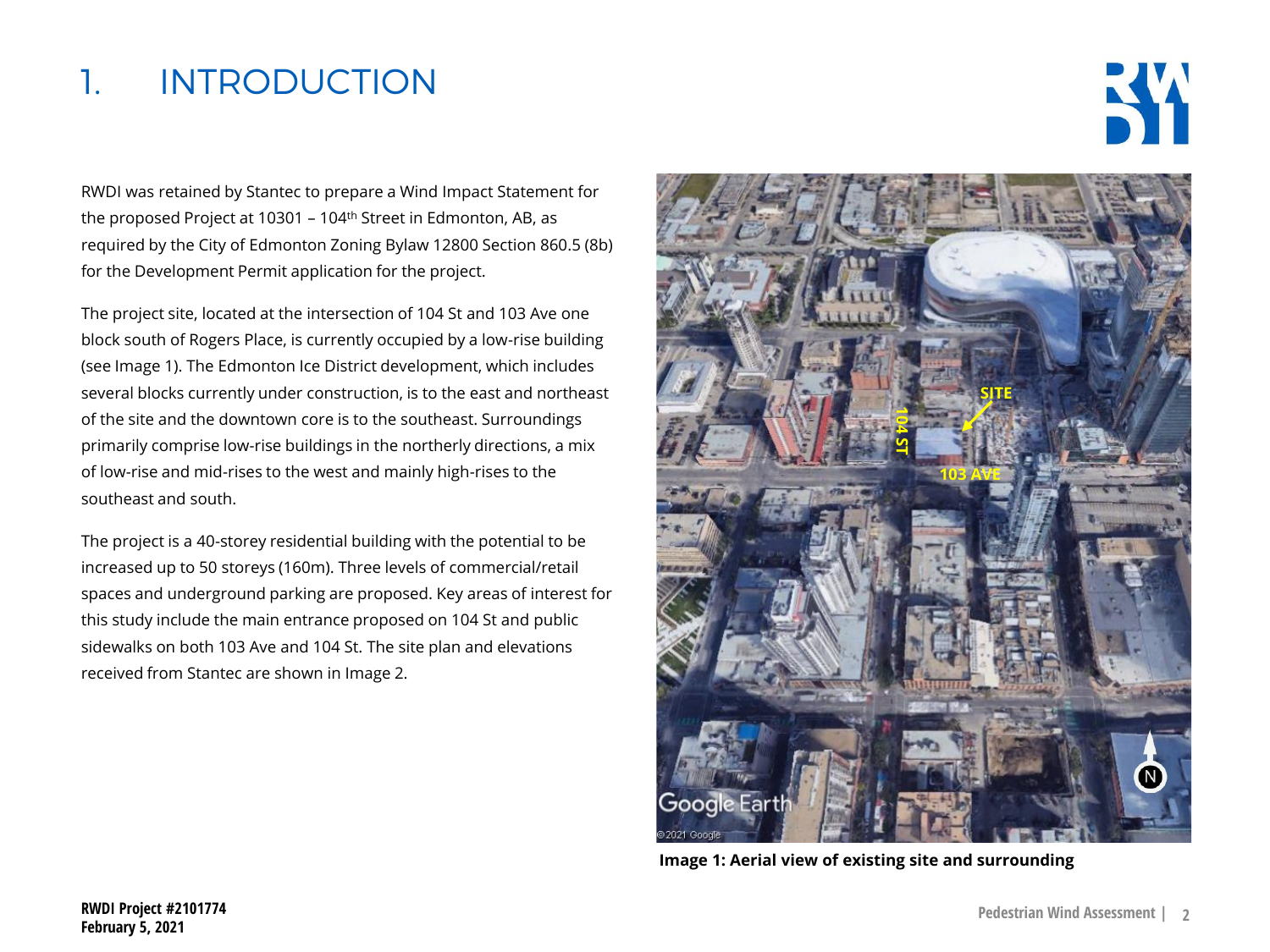**Image 2: Project Drawings**

# 1. INTRODUCTION



**KX**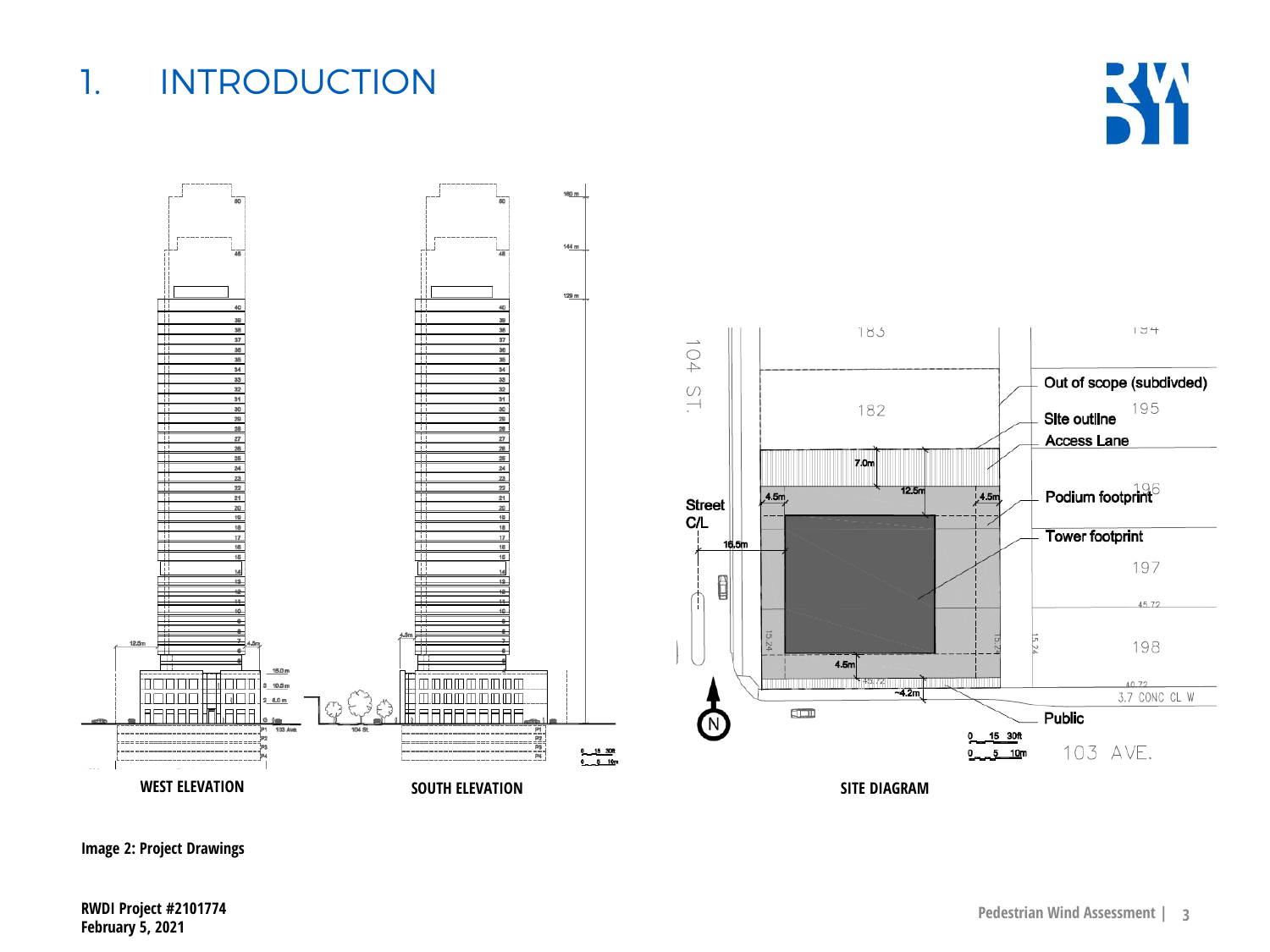## 2. METHODOLOGY



. position and height of surrounding buildings, upstream terrain and the Predicting wind speeds and occurrence frequencies is complex. It involves the combined assessment of building geometry, orientation, local wind climate.

Over the years, RWDI has conducted thousands of wind-tunnel model studies on pedestrian wind conditions around buildings, yielding a broad knowledge base. In some situations, this knowledge and experience, together with literature, allow for a reliable, consistent and efficient desktop estimation of pedestrian wind conditions without windtunnel testing. This approach provides a screening-level estimation of potential wind conditions and offers conceptual wind control measures for improved wind comfort, where necessary.

In order to quantify and confirm the predicted conditions or refine any of the suggested conceptual wind control measures, physical scale model tests in a boundary-layer wind tunnel would be required.

RWDI's assessment is based on the following:

- Site diagram and elevations of the project, dated November 27, 2020, provided by Stantec;
- A review of the regional long-term meteorological data from Edmonton International Airport;
- Use of RWDI's proprietary software (*WindEstimator<sup>1</sup>* ) for providing a screening-level numerical estimation of potential wind conditions around generalized building forms;
- Wind-tunnel studies and desktop assessments undertaken by RWDI for projects in the Edmonton area;
- RWDI's engineering judgement and knowledge of wind flows around buildings $2,3$ ; and,
- RWDI Criteria for pedestrian wind comfort and safety.

Note that other microclimate issues such as those relating to cladding and structural wind loads, snow loading and drifting, door operability, etc. are not part of the scope of this assessment.

<sup>1.</sup> H. Wu, C.J. Williams, H.A. Baker and W.F. Waechter (2004), "Knowledgebased Desk-Top Analysis of Pedestrian Wind Conditions", *ASCE Structure Congress 2004,* Nashville, Tennessee.

<sup>2.</sup> H. Wu and F. Kriksic (2012). "Designing for Pedestrian Comfort in Response to Local Climate", *Journal of Wind Engineering and Industrial Aerodynamics*, vol.104-106, pp.397-407.

<sup>3.</sup> C.J. Williams, H. Wu, W.F. Waechter and H.A. Baker (1999), "Experience with Remedial Solutions to Control Pedestrian Wind Problems", *10th International Conference on Wind Engineering*, Copenhagen, Denmark.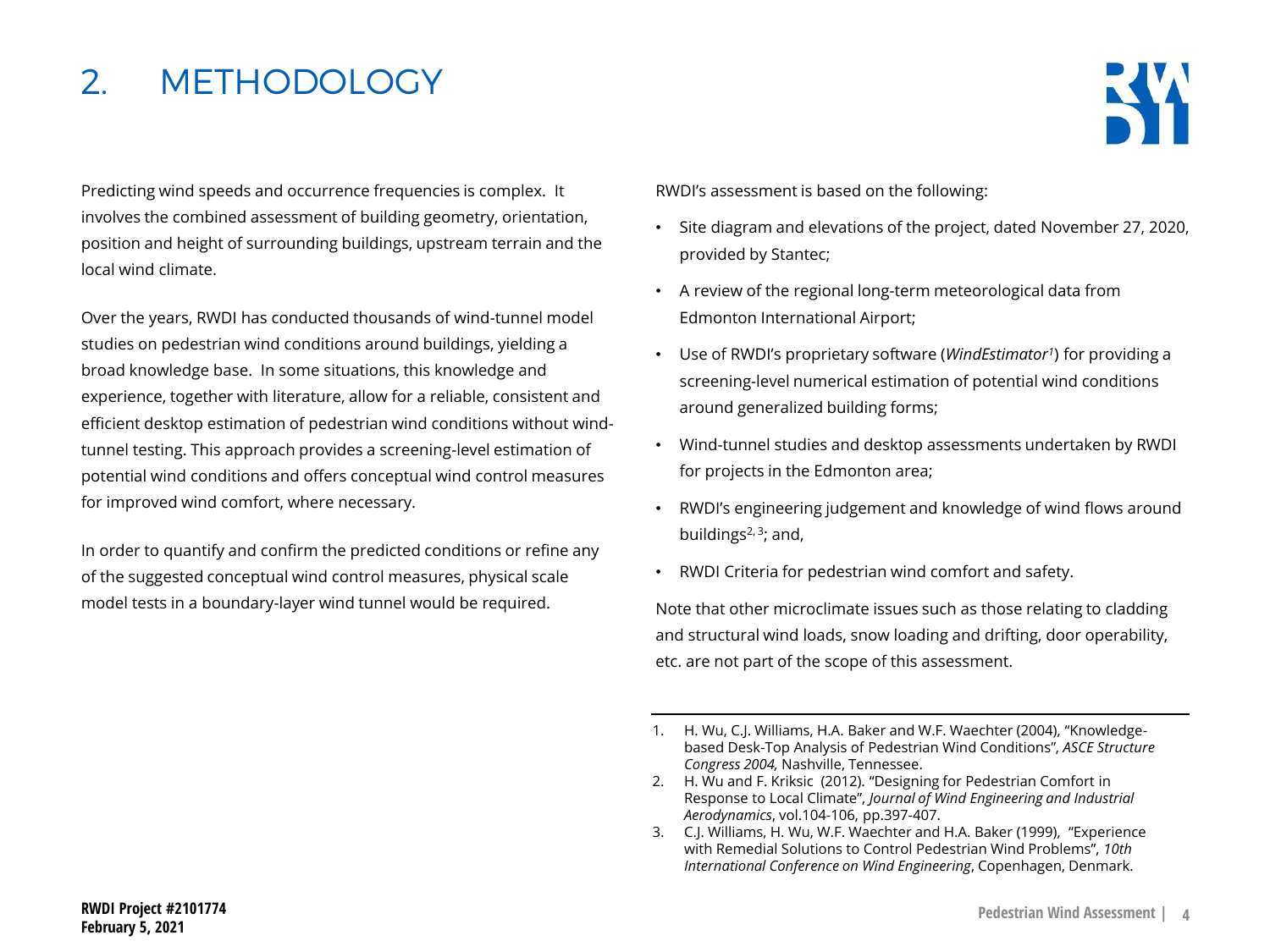### 3. METEOROLOGICAL DATA

Meteorological data from Edmonton International Airport, for the period from 1990 to 2019, were used as reference for wind conditions in the area. This is the nearest station with current, reliable wind data.

The distributions of wind frequency and directionality for the summer (May through October) and winter (November through April) seasons are shown in Image 4. When all winds are considered, winds from southeast through south and west through north-northwest directions are predominant in both the summer and winter seasons. Strong winds of a mean speed greater than 30 km/h measured at the airport (red and yellow bands in Image 4) occur slightly more frequently during the summer than the winter season, and they are typically from the northwesterly and southeasterly directions.



**Image 4: Directional Distribution of Winds Approaching Edmonton International Airport (1990 to 2019)**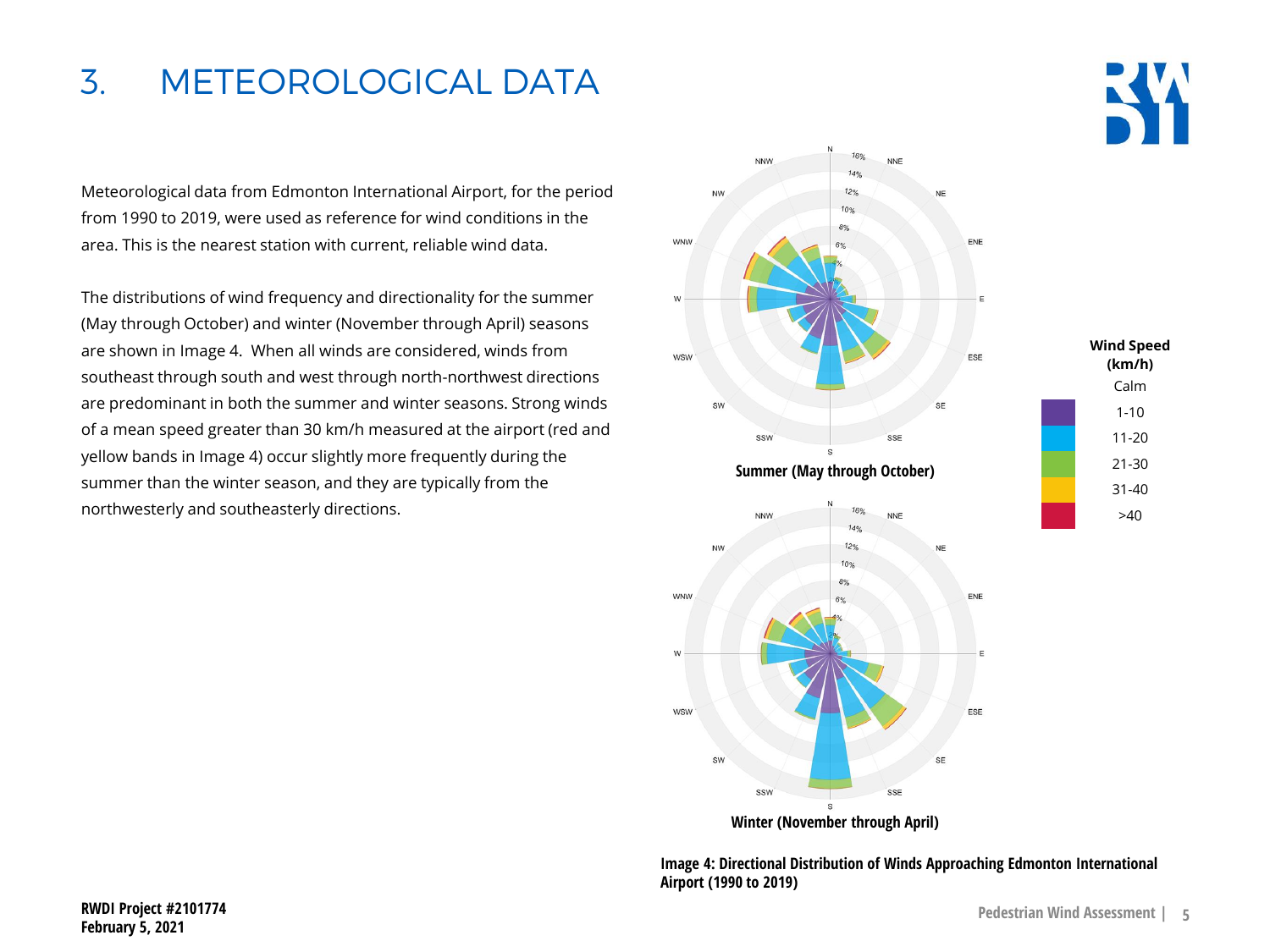## 4. WIND CRITERIA



The RWDI pedestrian wind criteria are used in the current study. These criteria have been developed by RWDI through research and consulting practice since 1974. They have also been widely accepted by municipal authorities, including the City of Edmonton. The criteria are as follows:

#### **4.1 Safety Criterion**

Pedestrian safety is associate with excessive gust that can adversely affect a pedestrian's balance and footing. If strong winds that can affect a person's balance (**90 km/h**) occur more than **0.1%** of the time or 9 hours per year, the wind conditions are considered severe.

#### **4.2 Pedestrian Comfort Criteria**

Wind comfort can be categorized by typical pedestrian activities:

**Sitting (≤ 10 km/h)**: Calm or light breezes desired for outdoor seating areas where one can read a paper without having it blown away.

**Standing (≤ 14 km/h)**: Gentle breezes suitable for main building entrances and bus stops.

**Strolling (≤ 17 km/h):** Moderate winds that would be appropriate for window shopping and strolling along a downtown street, plaza or park.

**Walking (≤ 20 km/h)**: Relatively high speeds that can be tolerated if one's objective is to walk, run or cycle without lingering.

**Uncomfortable**: The comfort category for walking is not met.

Wind conditions are considered suitable for sitting, standing, strolling or walking if the associated mean wind speeds are expected for at least four out of five days (**80% of the time**). Wind control measures are typically required at locations where winds are rated as uncomfortable or they exceed the wind safety criterion.

Note that these wind speeds are assessed at the pedestrian height (i.e., 1.5m above grade or the concerned floor level), typically lower than those recorded in the airport (10m height and open terrain).

These criteria for wind forces represent average wind tolerance. They are sometimes subjective and regional differences in wind climate and thermal conditions as well as variations in age, health, clothing, etc. can also affect people's perception of the wind climate.

For the current development, wind speeds comfortable for walking or strolling are appropriate for sidewalks; lower wind speeds comfortable for standing or sitting are required for building entrances where pedestrians may linger, and calmer wind speeds suitable for sitting are desired in any area where passive activities are anticipated.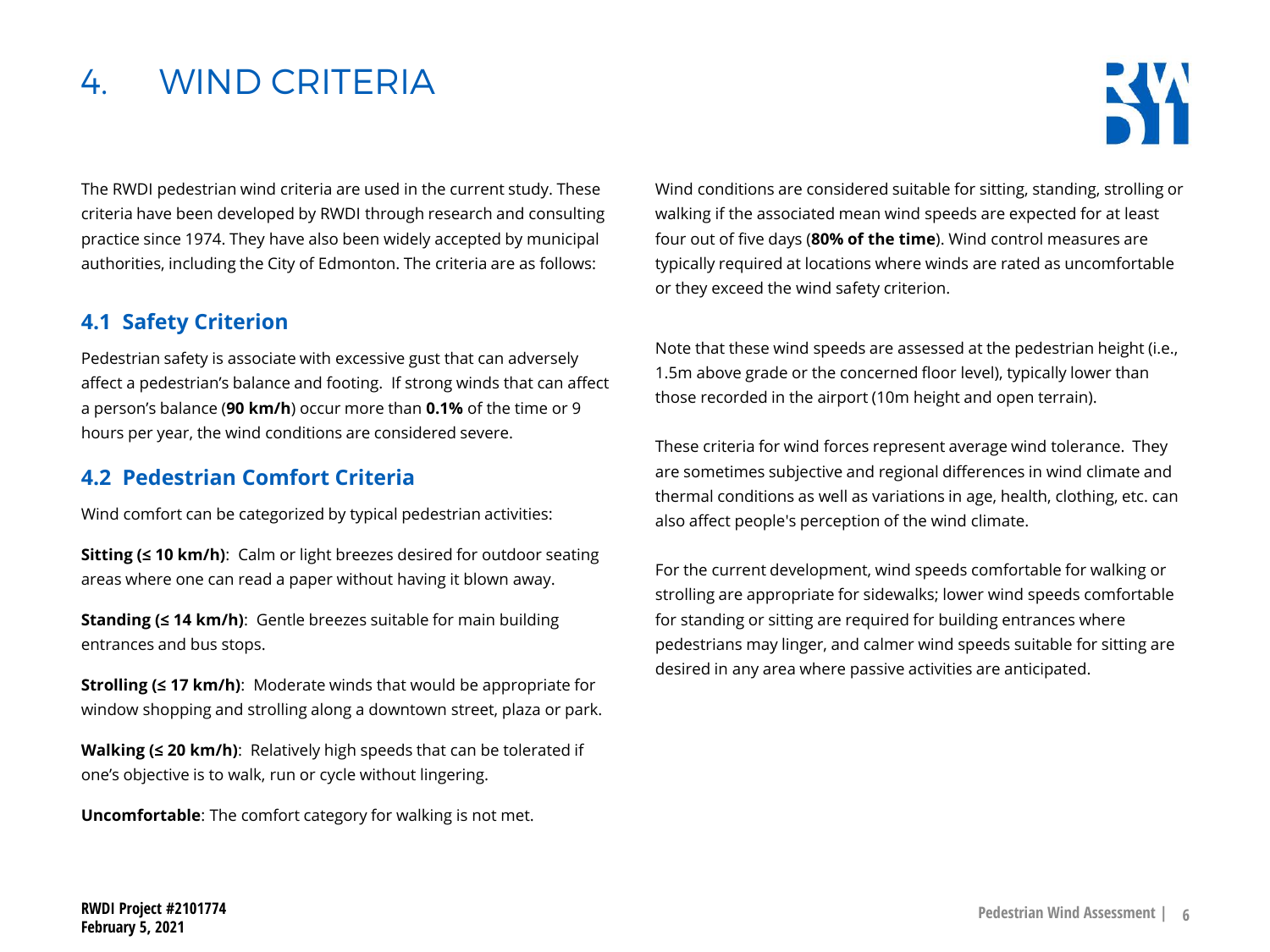# 5. RESULTS AND DISCUSSION

### **5.1 Wind Flow Around the Project**

The proposed site is surrounded by dense high-rise structures to the easterly and southerly directions, including several proposed buildings that are under construction. These built-up areas create lower wind speeds downwind due to the aerodynamic drag they provide. Thus, the proposed site would generally be sheltered from prevailing winds from southeast through south.

Buildings that are taller than structures surrounding them tend to intercept the stronger winds at higher elevations and redirect them to the ground level (Downwashing). These winds subsequently move around exposed building corners, causing a localized increase in wind activity due to Corner Acceleration or Channelling through narrow gaps/streets between tall towers. These flow mechanisms, illustrated in Image 5, are expected on the north and west sides of the project due to the building height relative to the surroundings, and exposure to the predominant westerly and northwesterly winds. Channelling flows are expected following the addition of tall buildings on blocks that neighbour the project site.

The proposed three-storey podium extension on all sides of the tower (Image 6) will act as a horizontal break for downwashing and corner acceleration flows (Image 5) and reduce potential wind impacts on adjacent streets. The recessed design of the main entrance recess would afford localized protection for patrons entering and exiting the building from ambient wind

**RWDI Project #2101774 February 5, 2021**



- **A. Downwashing and the benefit of podium extensions**
- **B. Corner Acceleration**
- **C. Channelling**

#### **Image 5: Generalized Wind Flows**



**Image 6: Preliminary West Elevation**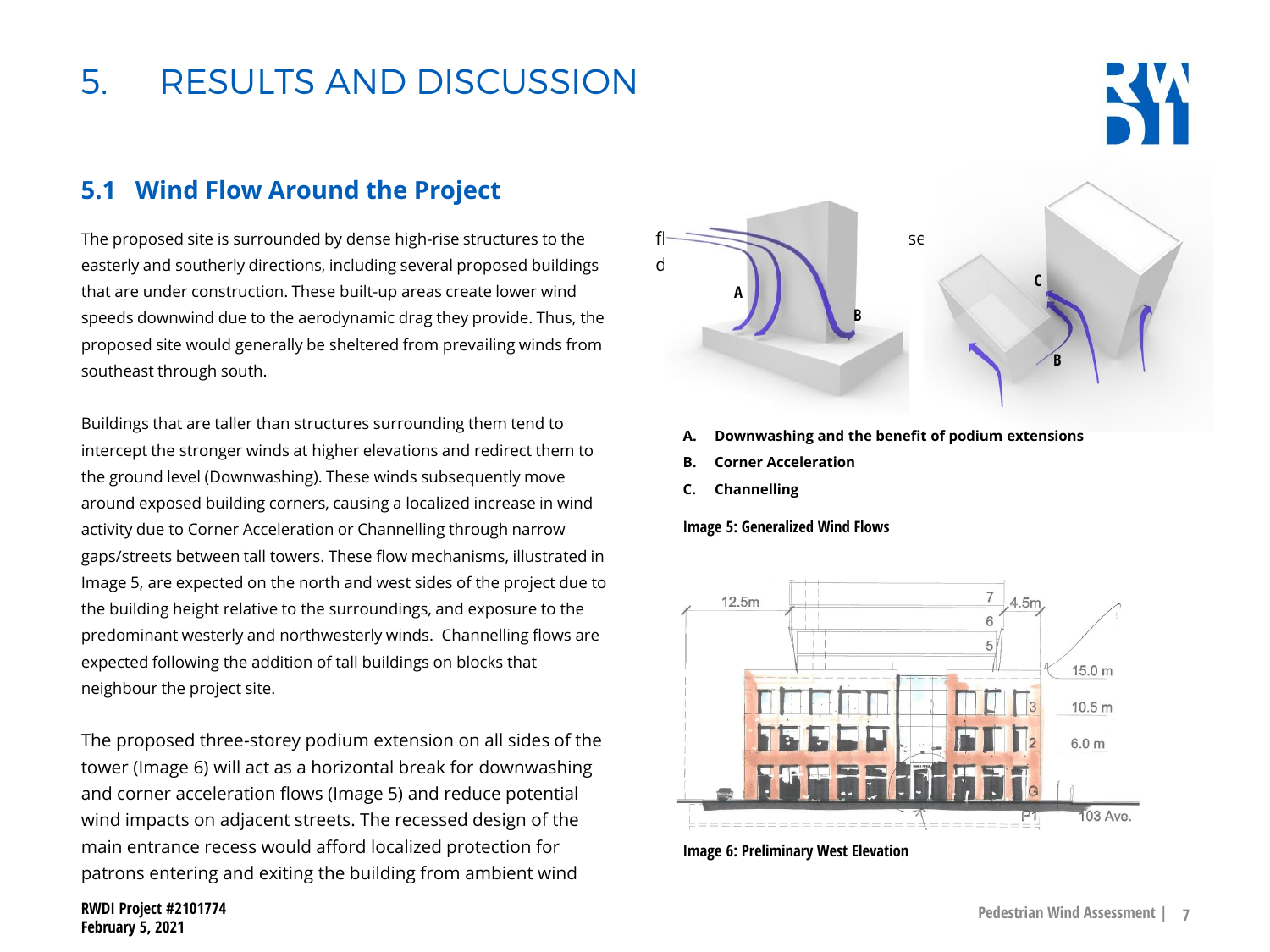## 5. RESULTS AND DISCUSSION



### **5.2 Existing Scenario**

The wind climate in Edmonton may be considered moderate. The existing site is occupied by a relatively low building and surrounded by a mix of low buildings of comparable height or taller buildings, and as such fairly sheltered from prevailing winds. Currently, wind conditions on and around the site are likely comfortable for pedestrian use, meeting the criteria for sitting or standing in the summer and winter. Wind conditions also meet the criterion used to assess wind safety for pedestrians.

### **5.3 Proposed Scenario**

The wind-responsive design features (podium and recessed entrance) will reduce the potential wind impact of the proposed project on the surrounding streets. A slight increase in wind speeds relative to existing conditions is still expected because of the addition of a significantly tall structure to the existing low-rise context to the northwesterly directions. The project is not expected to influence wind conditions beyond the boundaries of the site and adjacent sidewalks.

Wind speeds are predicted to continue to meet the prescribed safety criterion and be appropriate for pedestrian use, meeting the criteria for sitting, standing or strolling in the summer and winter. Wind speeds in the winter will be lower than in the summer. The highest speeds (comfortable for strolling) are expected in the summer at the northwest and southwest corners; these conditions are appropriate for general

pedestrian activity on the sidewalk but windier than desirable for the uses of entrances and outdoor patios. We recommend that any entrances or patios not be located at these corners; if a corner entrance is desired, we recommend recessing it at least 2m from the main podium façade. Any dense street trees added will further enhance wind comfort in the summer when they are in full-leaf.

The podium roof, while acting as a windbreak, will be windy for passive use. Currently there is no information on the planned usage of the podium roof. If passive usage such as relaxed seating or general amenity use is planned, we recommend considering wind control features such as trellises or arbors, tall landscaping features and/or screens to the north and west of designated patron areas. These features should be at least 2m wide and 2m tall, and not more than 30% open for effective wind control. RWDI can provide further advice when the design has advanced, and the programming of this area is known.

**RWDI Project #2101774 February 5, 2021**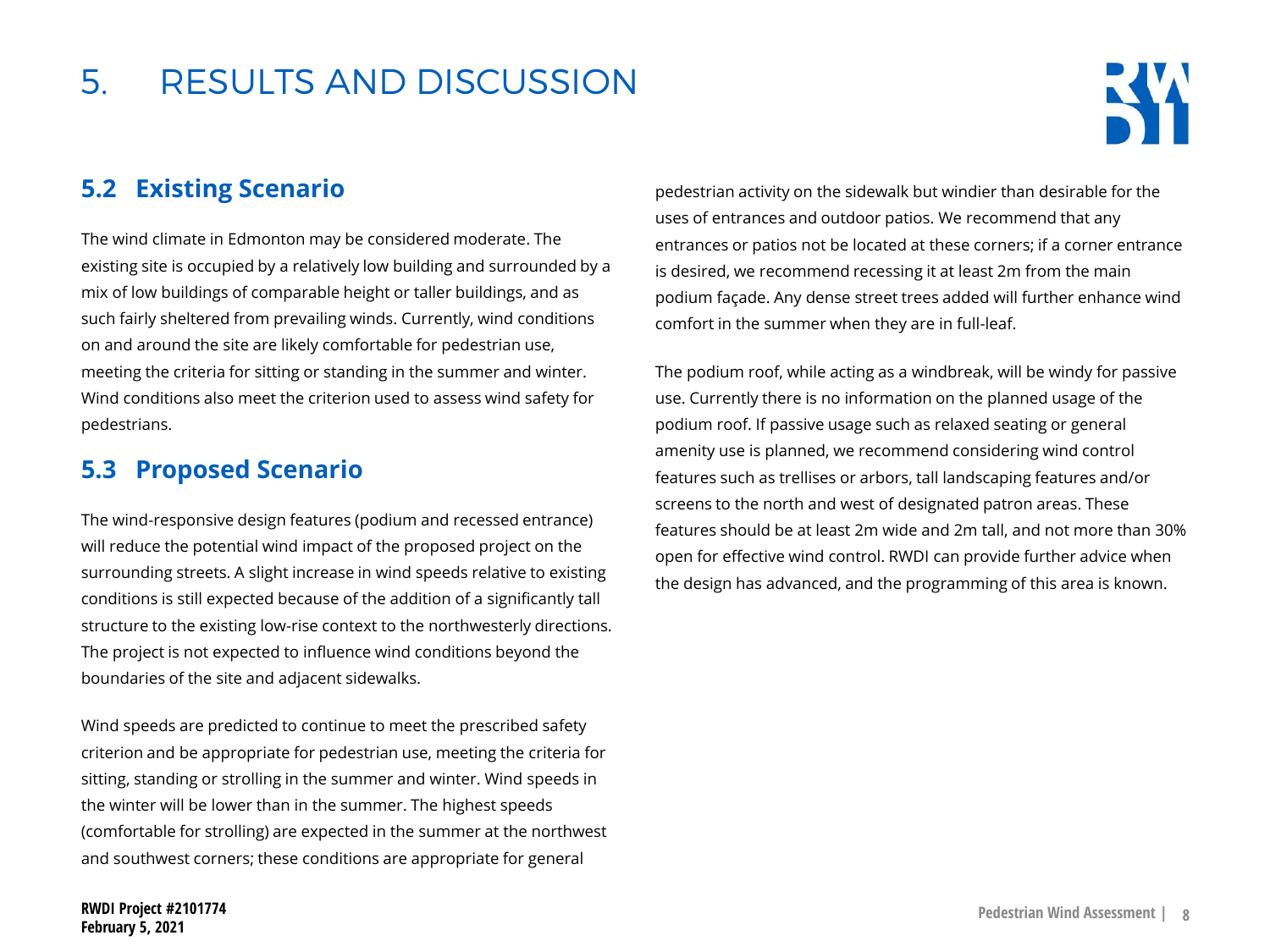### 6. SUMMARY

RWDI was retained to provide a Wind Impact Statement for the proposed project at 10301 – 104th Street in Edmonton, AB. This statement was prepared following a screening-level assessment of pedestrian wind conditions based on the local wind climate, current design drawings, existing surroundings and our knowledge and experience with wind flows around similar buildings.

Given the moderate wind climate in Edmonton, the general density of the built area around the project site and wind-responsive massing features, wind conditions that are appropriate for pedestrian use are predicted on and around the project at ground level. The influence of the project on wind conditions is not expected to extend beyond the site perimeter.

Increased wind speeds are expected around the western building corners and on the podium. Depending on the usage, localized wind control measures may need to be considered to improve the wind comfort.